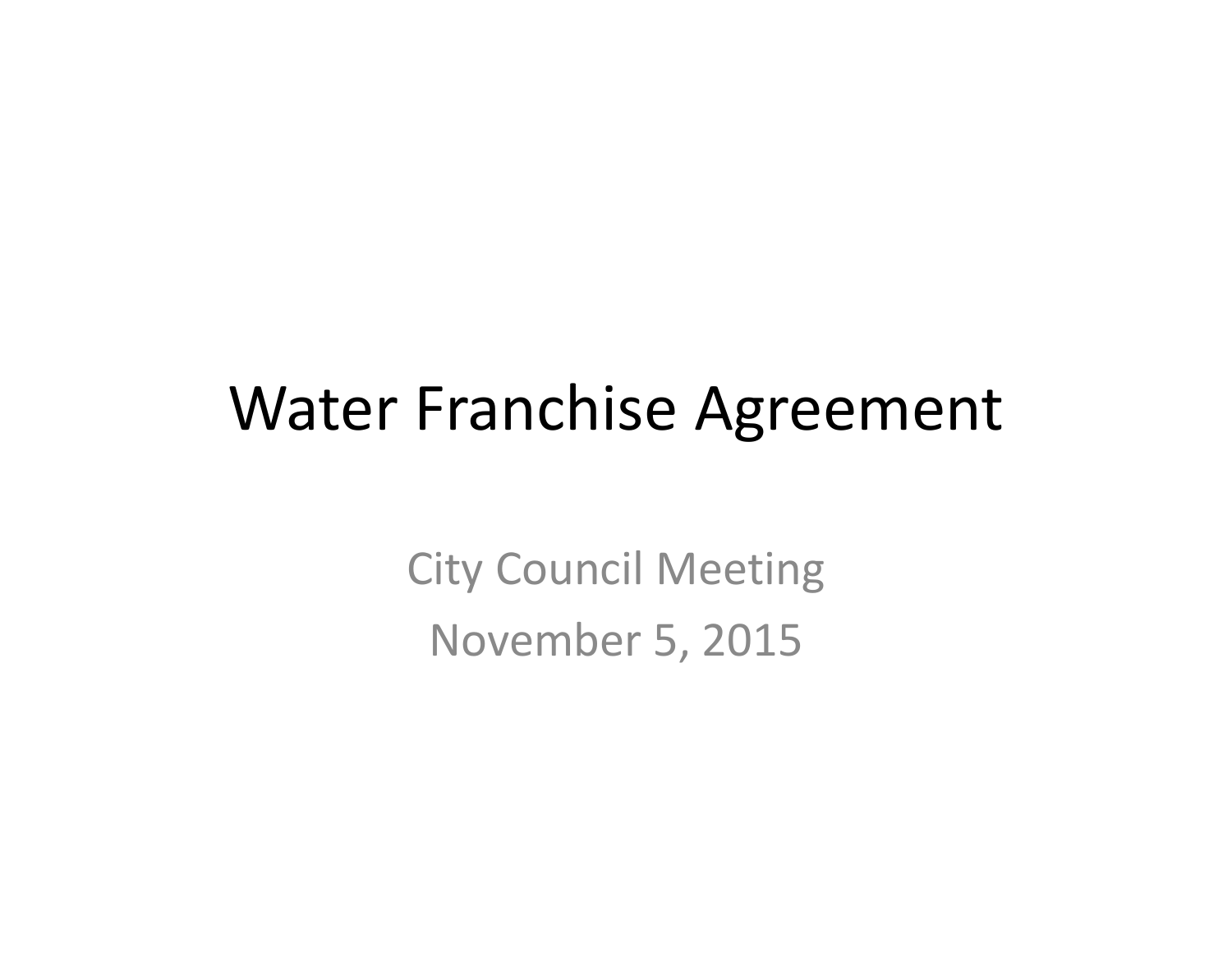#### **Lets Build a City-The Plan -1957**



85,000 Population... 27,000 Dwelling Units…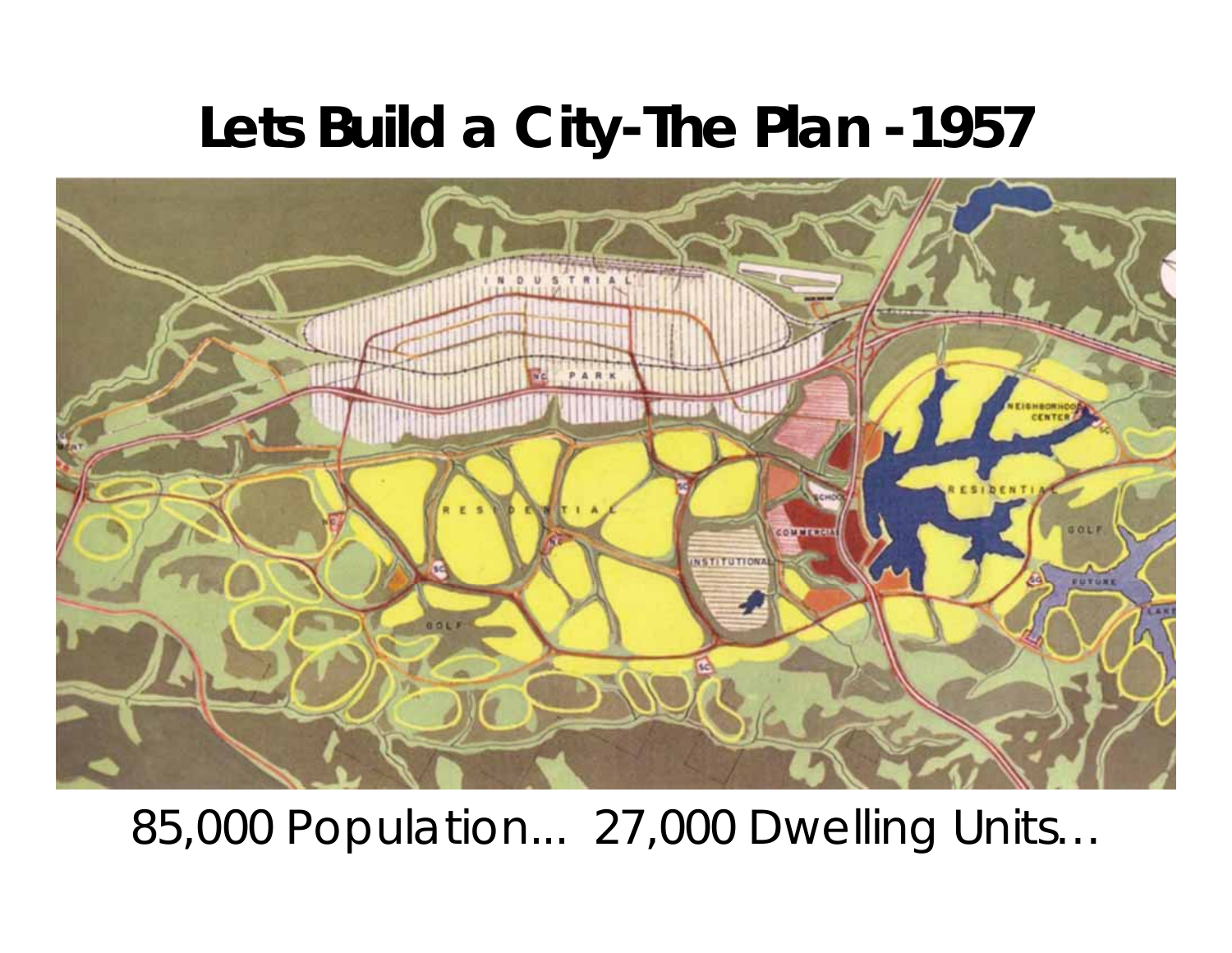### Historical Overview

- 1966‐Water Franchise Agreement
	- Exclusive Franchise rights to withdraw water from Lake Peachtree.
	- Must **Maintain** Dam, Spillway, lake bottom, etc.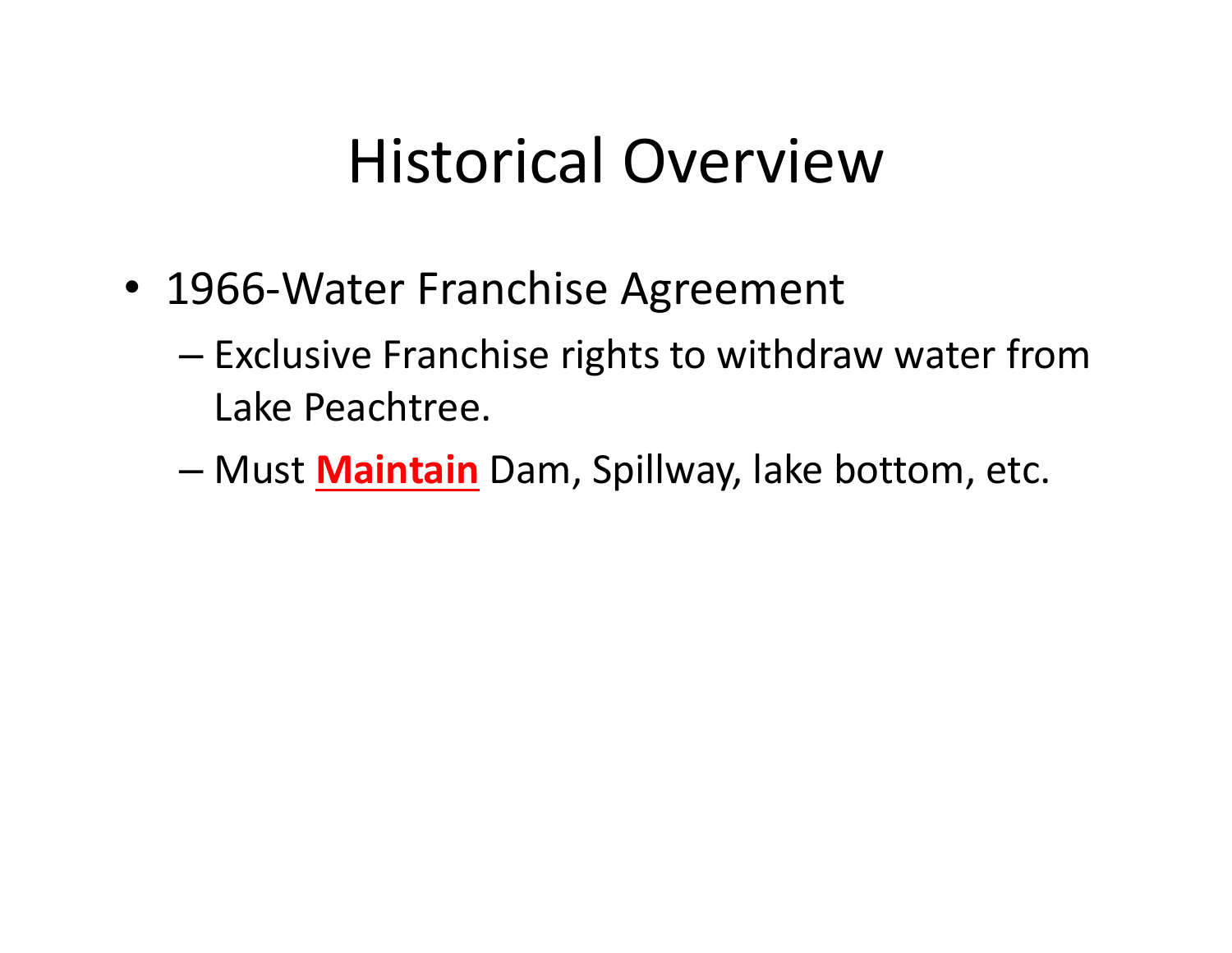### Various Agreements

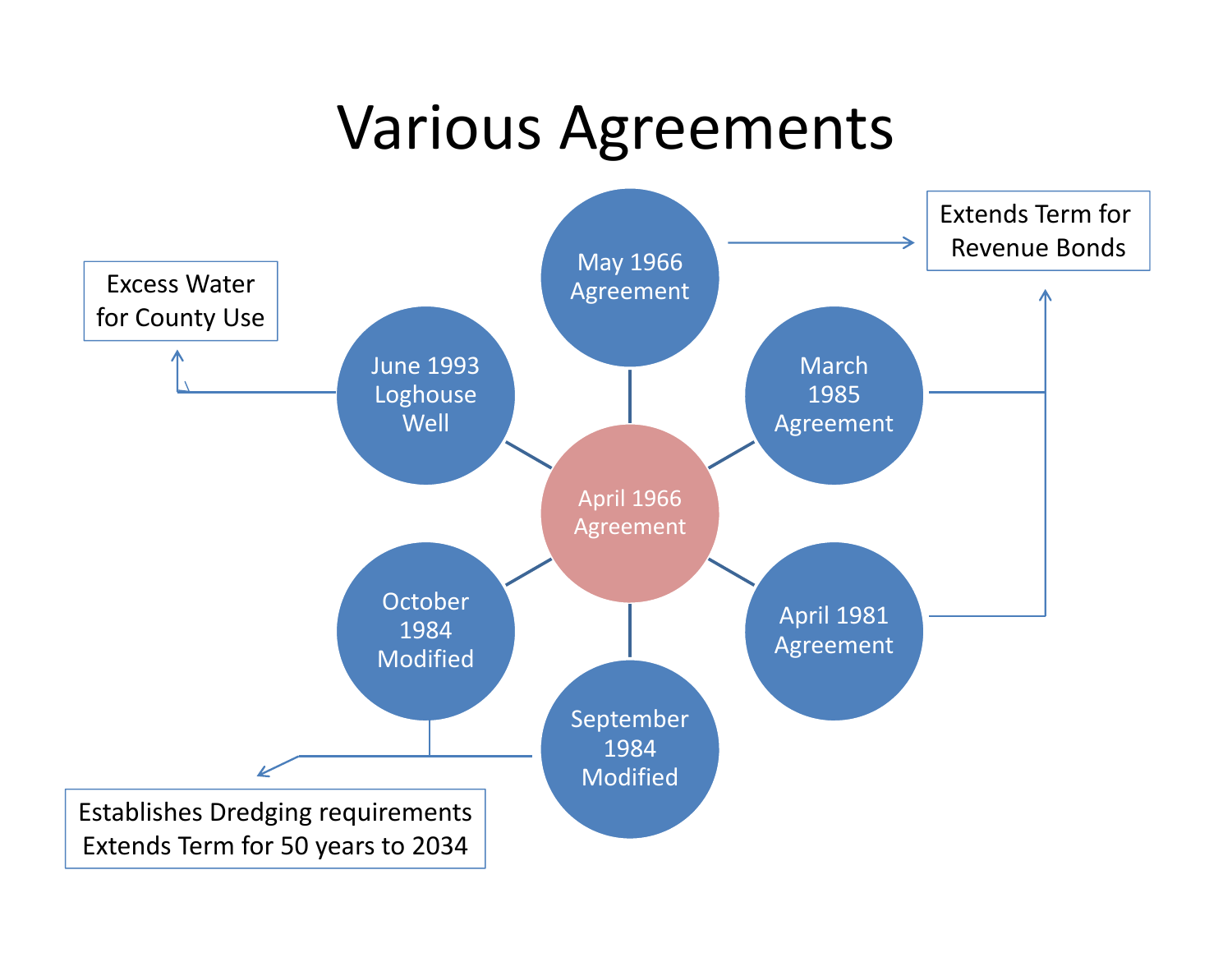- Lake is in Early 2014 for Seawall and Dock Maintenance
- Cracks discovered in 50 year old spillway
- March 2014‐United Consulting utilizes Ground Penetrating Radar to determine significant voids exist in various locations under the spillway.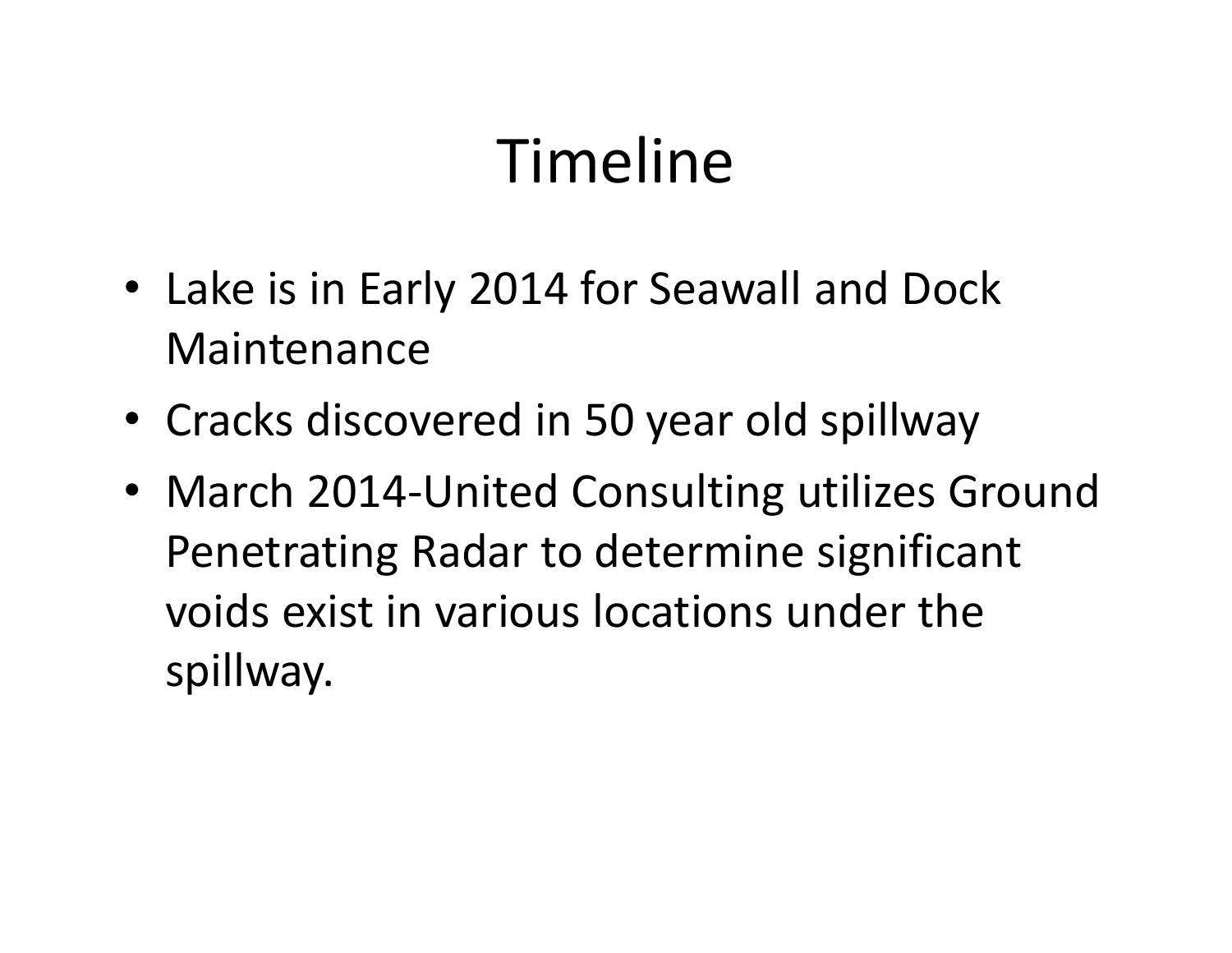- April 2014‐Piedmont Geotechnical
	- "Investigation bores" establishes significant voids in spillway.
	- Recommendation: "pressure grout voids" to get water back in lake, but spillway ultimately needs to be replaced.
	- Temporary repair requires EPD‐Safe Dams approval because as <sup>a</sup> water reservoir could be potential Category 1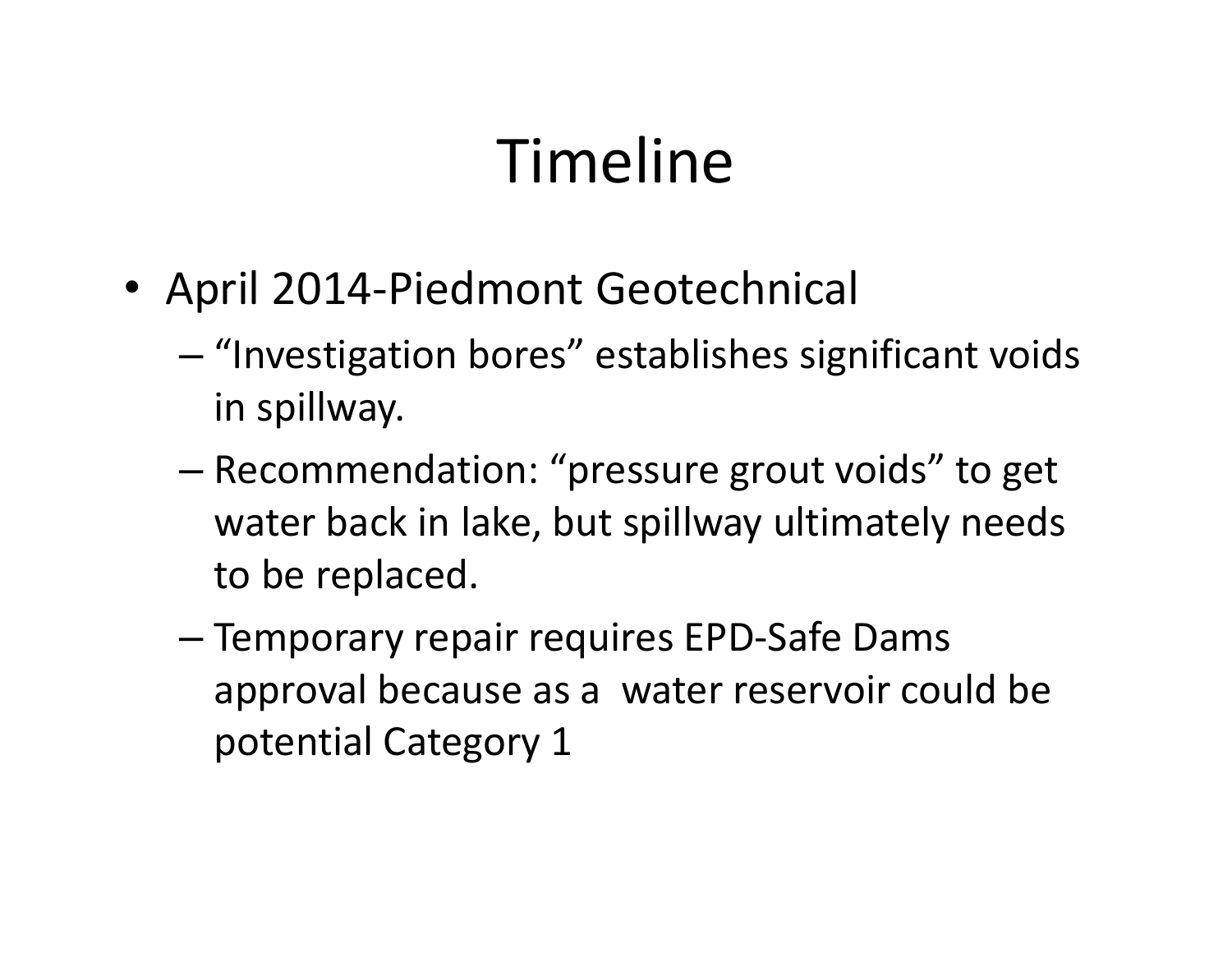- April 2014‐ Site evaluation of spillway is conducted by Fayette County Water, City Engineer, Piedmont Geotech, and Georgia Safe Dams.
- April 2014‐ Safe Dams requests
	- **Hydraulic capacity of existing spillway (to be provided by City Engineer)**
	- – **Final Report from Piedmont Geotech, all pictures and videos (to be provided by City Engineer and County)**
	- – **Time frame for getting professional engineering firm to design permanent spillway replacement (to be provided by County)**
	- – **Approximate cost for completing temporary repair (provided by County)**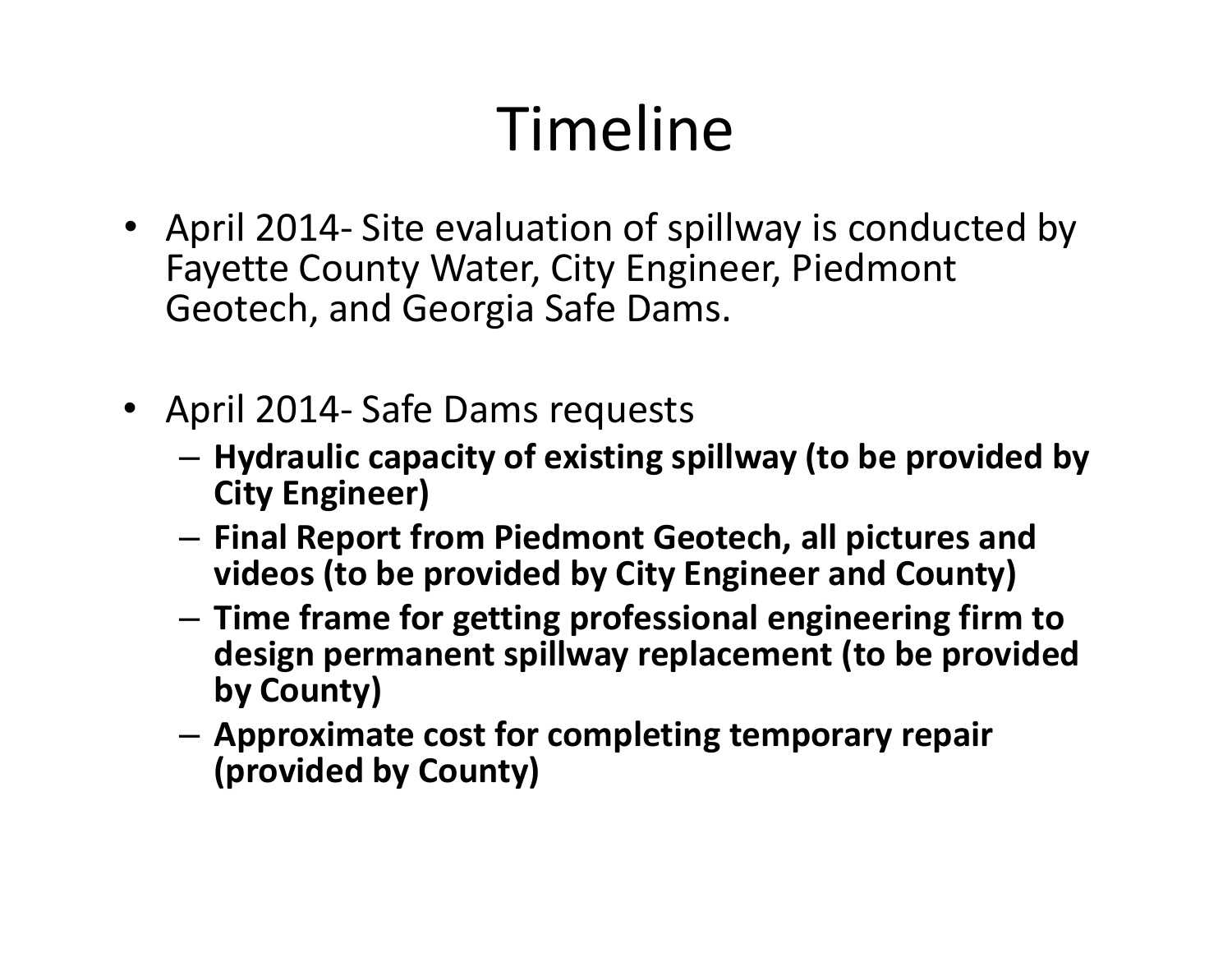- May 13, 2014‐ Meeting at EPD‐Georgia Safe Dams does not approve of "temporary fix" citing downstream "Health and Human Safety Concern" and Category 1 Classification.
- Category 2 is not regulated by Safe Dams
- County may not need Lake Peachtree as a Water Source
- June 18, 2014‐ EPD issues Category 1 Dam classification letter.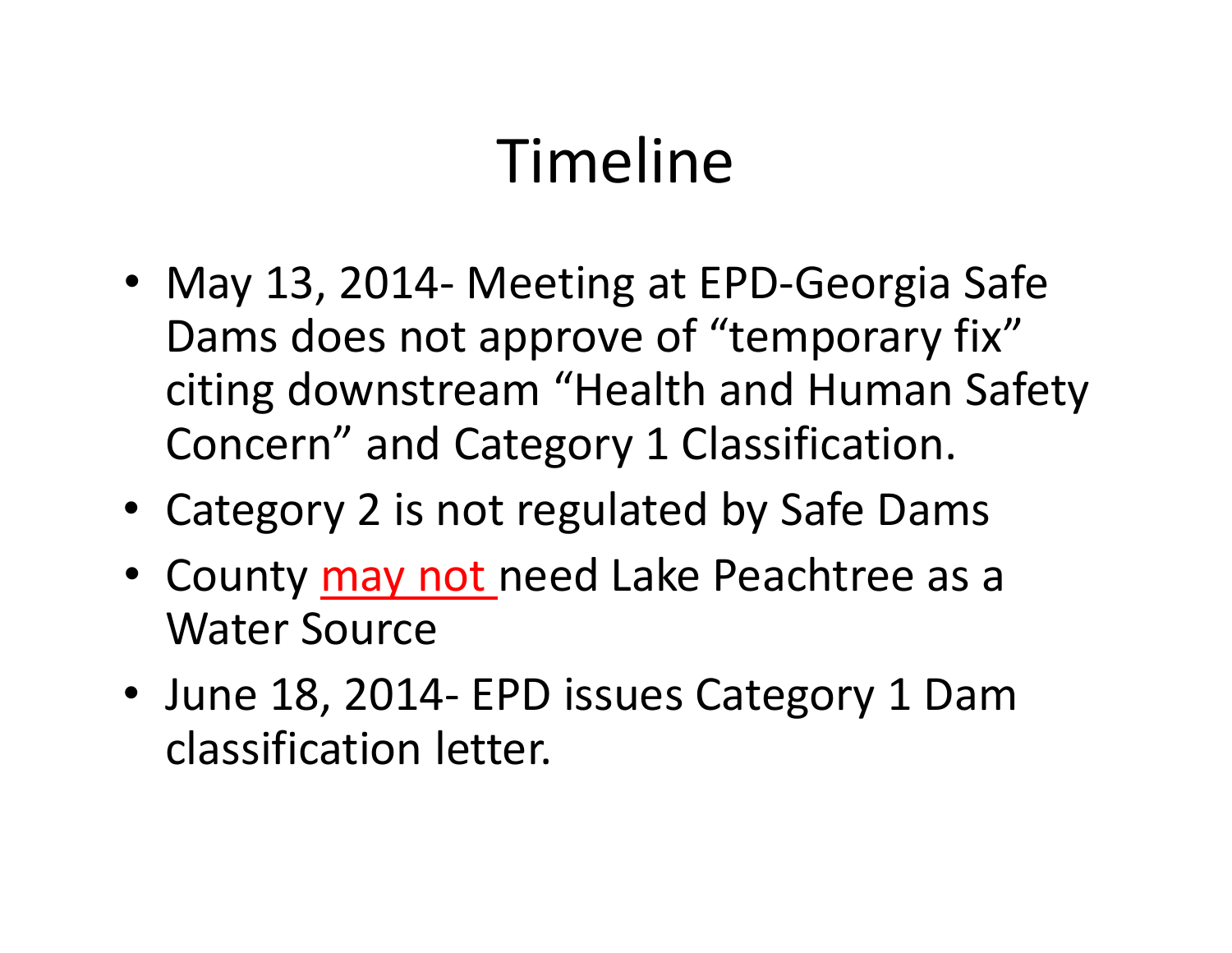### Problem Statement

### **50 year old‐Spillway needs replacement**

Questions

- Spillway- What is Maintain?
- •Does maintenance include replacement?
- Should the design meet Category 1 standards or 1966 Standards? ( What 1966 Standard)
- Is Lake Peachtree needed as a water source?
- Who is going to pay to replace Spillway?
- What does Category 1 Dam and Spillway Cost?
- June/July 2014‐Negotiations between County and City begin for purpose of answering questions regarding category classification appeal, spillway repair/replacement and dredging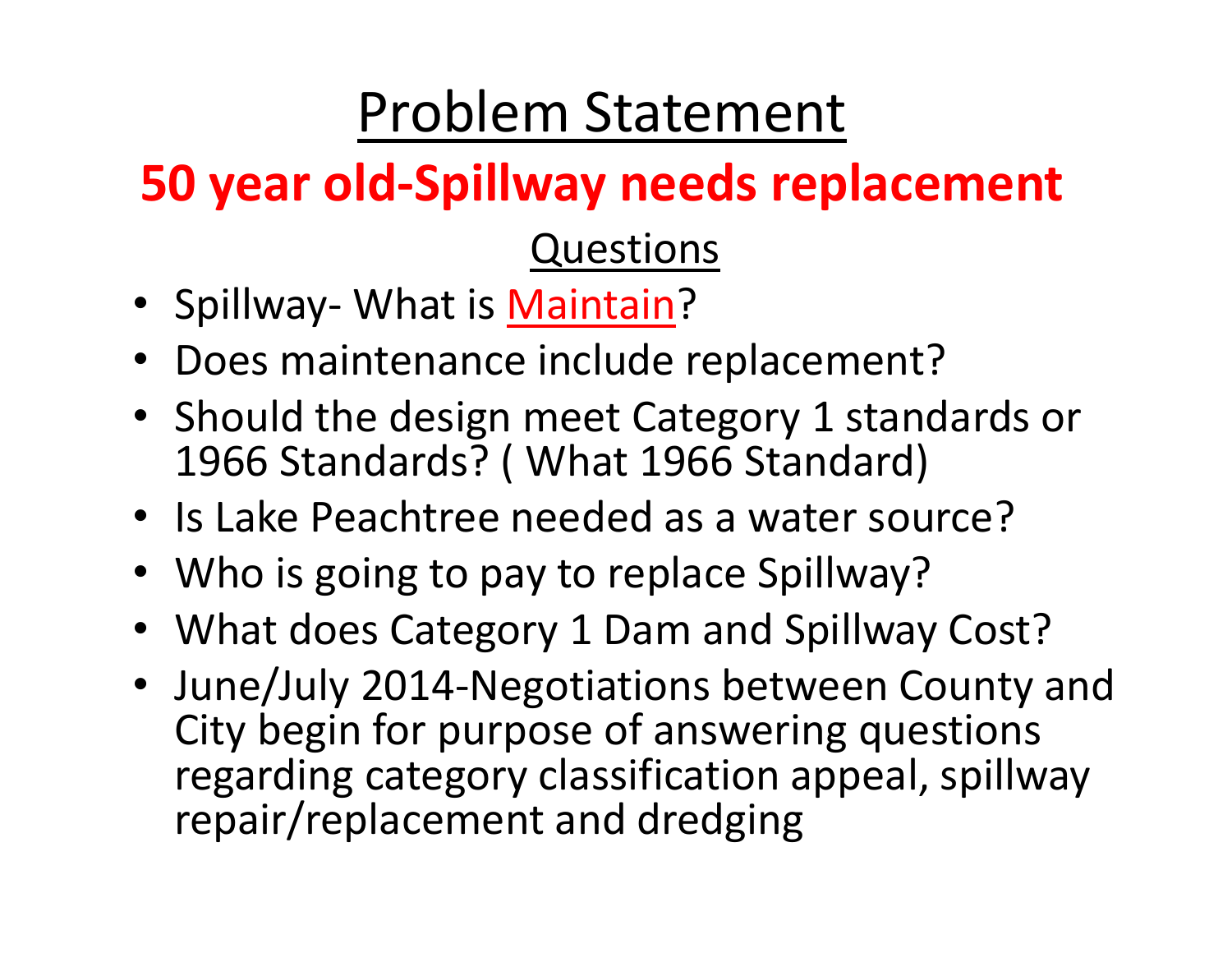#### Water Franchise Agreements February/March 2015

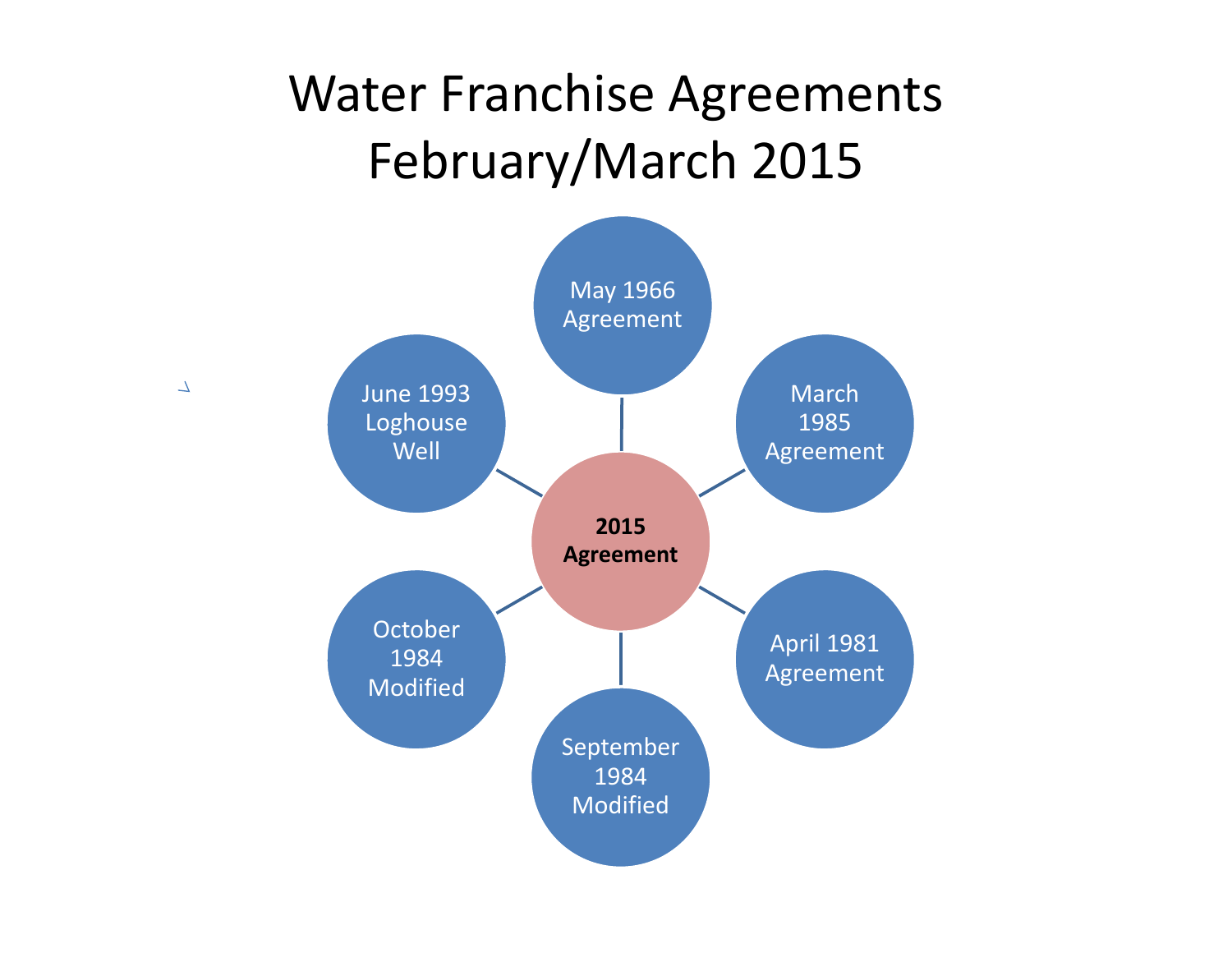### Process



#### Fayette Water/Engineers/Public Works/City‐County Managers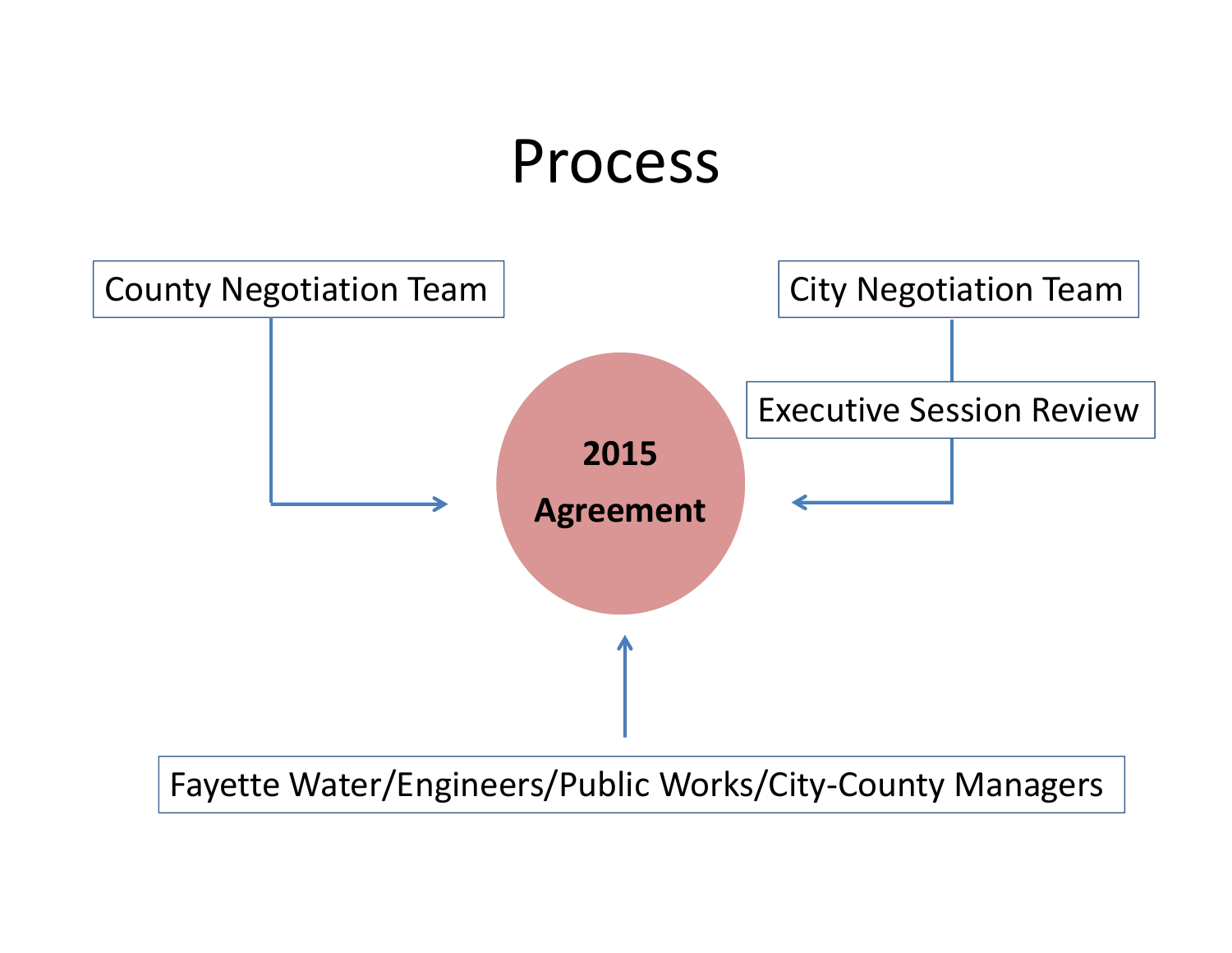#### **WATER FRANCHISE AGREEMENT**

WHEREAS, the City of Peachtree City, a municipal corporation of the State of Georgia (hereinafter the "City") owns certain property, easements and right of ways within the corporate limits of Peachtree City, Georgia, including but not limited to Lake Peachtree (hereinafter the "Lake"); and

WHEREAS, through a series of intergovernmental agreements beginning in 1966, and amendments thereto, between the City (or Georgia Utilities Connany) and Favette County.

## 9 pages Public ReviewNovember 5, 2015 Agenda

rights and responsibilities were set out between the City and the County pertaining to the treatment of water from the Loghouse Well; and

WHEREAS, the City and County (hereinafter collectively the "Parties" or individually a "Party") wish to enter into a new agreement which replaces and supersedes all of the following previous agreements: 04/01/1966, 05/23/1966, 04/21/1981, 09/17/1984, 10/18/1984, 03/29/1985 and extends their partnership through the end of the calendar year 2035, and terminates that agreement known as and referred to as the "Loghouse Well Agreement" entered into as of June 10, 1993;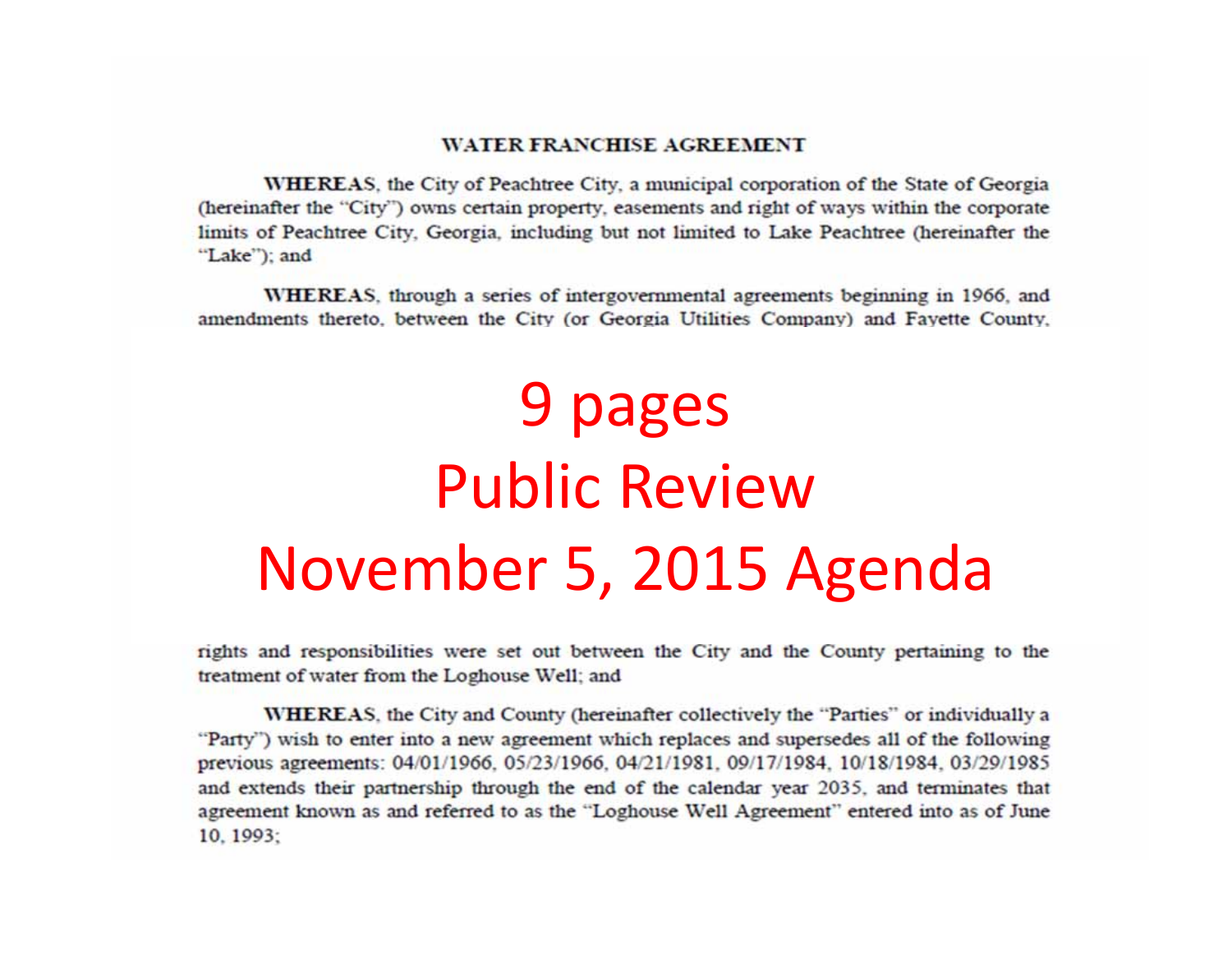#### Key Points

 $1<sub>3</sub>$ The agreement entitled the "Loghouse Well Agreement" which was entered into by the City and the County as of June 10, 1993 with an expiration date of October 11, 2034 is terminated completely as of the effective date of this Agreement. The County shall provide water to the City at the commercial wholesale water rate in exchange for terminating the "Loghouse Well Agreement." The City will assume the maintenance and operation of the well, once the County has brought the well up to full operational condition.

- $\bullet$  Old
	- • City Received 15% reductions in water bill based on amount of water produced by well: Average Annual Bill= **\$27K**
	- • County took Well Off‐Line this past year‐To eliminate maintenance and chemical treatment costs
	- Zero Production <sup>=</sup> Zero Reduction
- $\bullet$  New
	- • City Receives water at wholesale rate‐Estimated Annual Bill= **\$21K** or about \$6K per year savings
	- County insures well pump is operational
	- • County and City transfer permits to City. City converts well to irrigation only for Ball Fields=Less water running through a meter: \$\$\$\$\$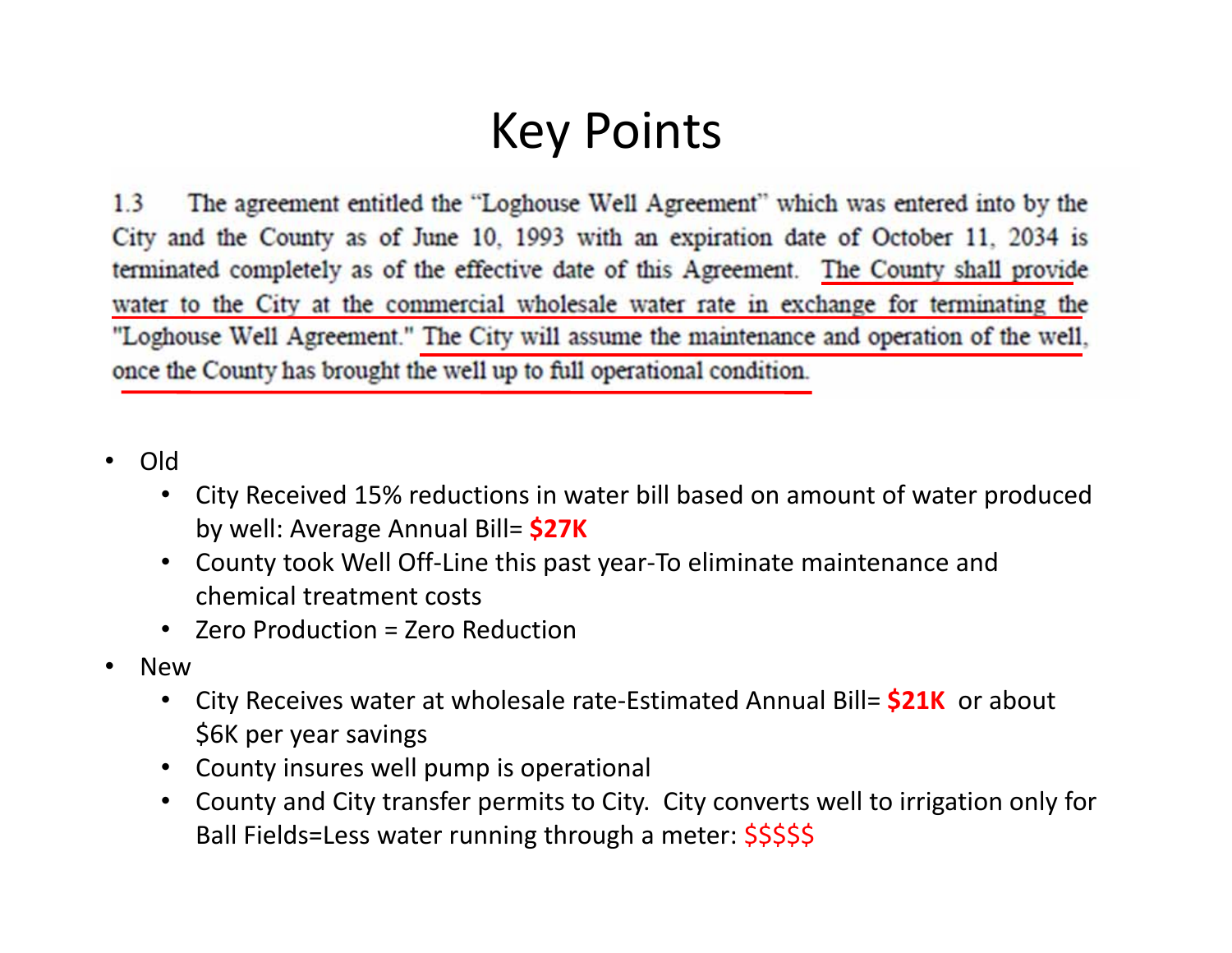### 2.2 Maintenance of Dam and Spillway

- County Personnel operates dam and spillway using best management practices.
- County to remove trees based upon recommended actions of Safe Dams
- Any "extra" trees removed as mutually agreed with the purpose of maintaining integrity of dam.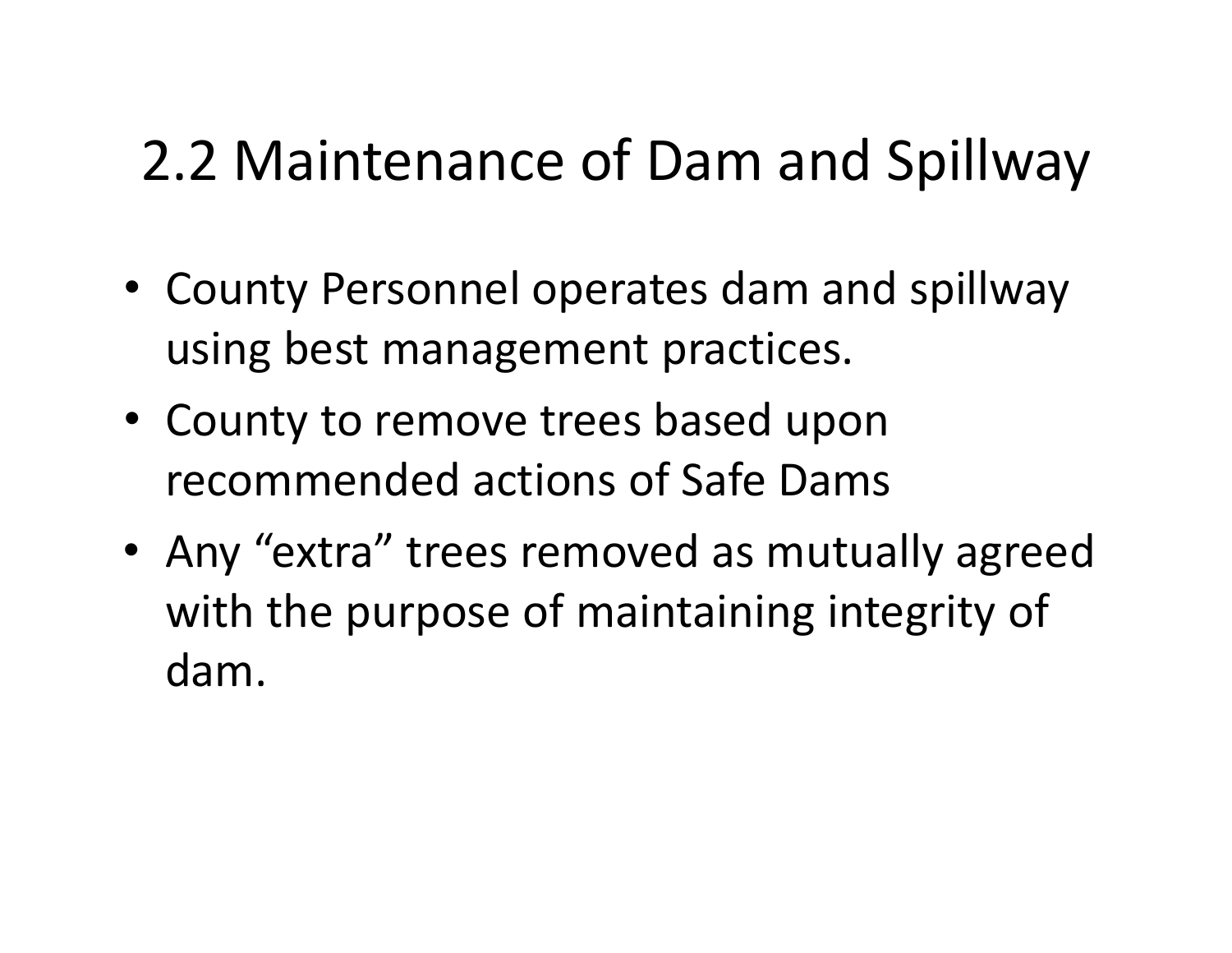### 2.3 Water Level

- Best efforts to maintain Lake Peachtree water level at minimum pool level of 784.4 feet. Best efforts considers dredging/maintenance/ drought conditions.
- The water level in previous agreements was defined as the water level in 1966 by pulling Lake Kedron down to siltation level.
- Permit maintenance and transfer language
	- Exhibit A
		- Lake Peachtree at .5 MGD
		- Lake Kedron at 4.0MGD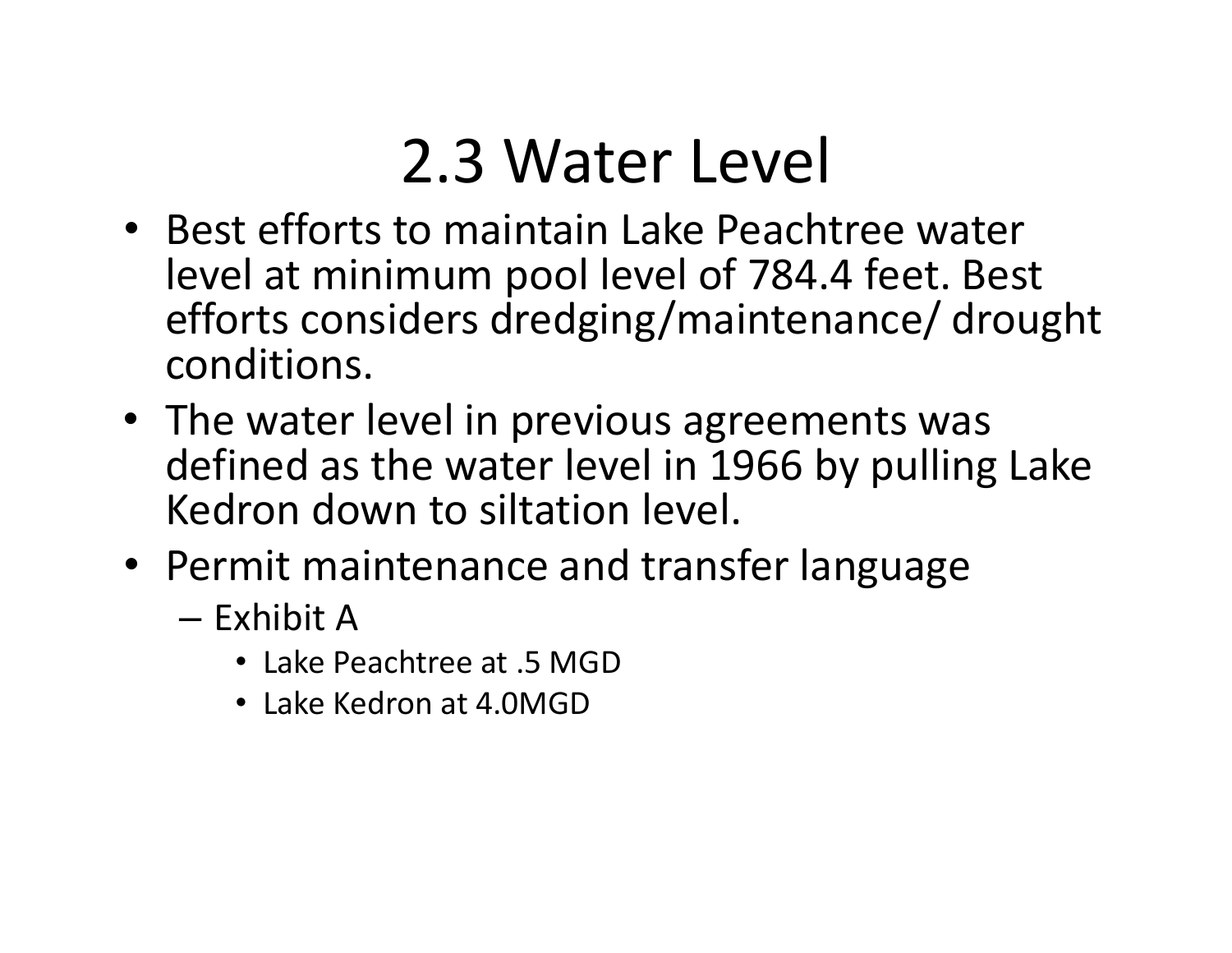#### **Official Dredging Map‐X Marks the Spot**

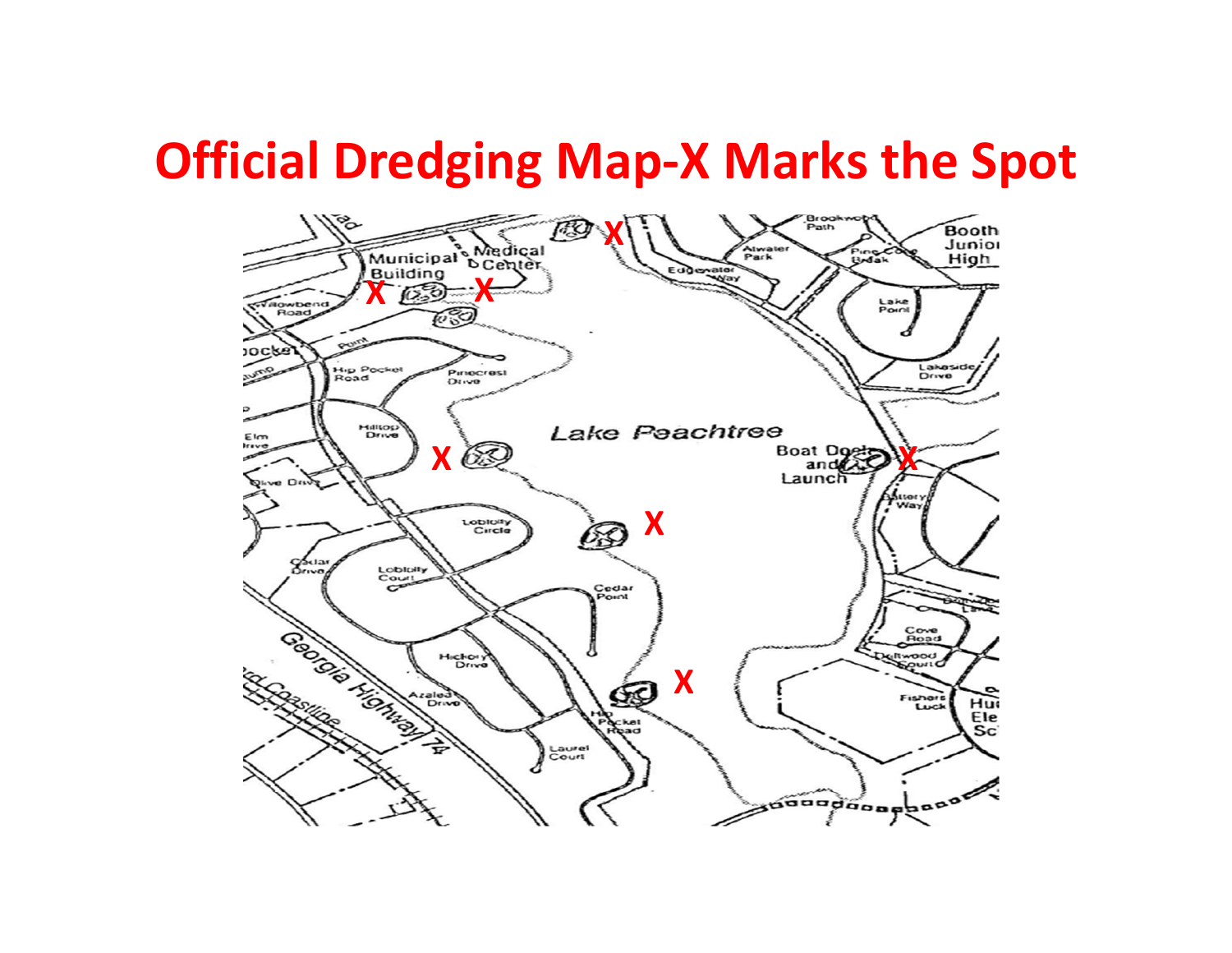### 2.6 Dredging Methodology

- Old
	- – 8‐10 year cycle based upon joint inspection between city and county to determine if **"any**" dredging is required:
- New
	- – $-$  County conducts "Baseline Bathymetric Survey" in 2016 to determine "Official Topography" of Lake Bottom
	- – $-$  City/County(50% cost Share) conducts Bathymetric Survey in 2030 to determine if and where dredging may be needed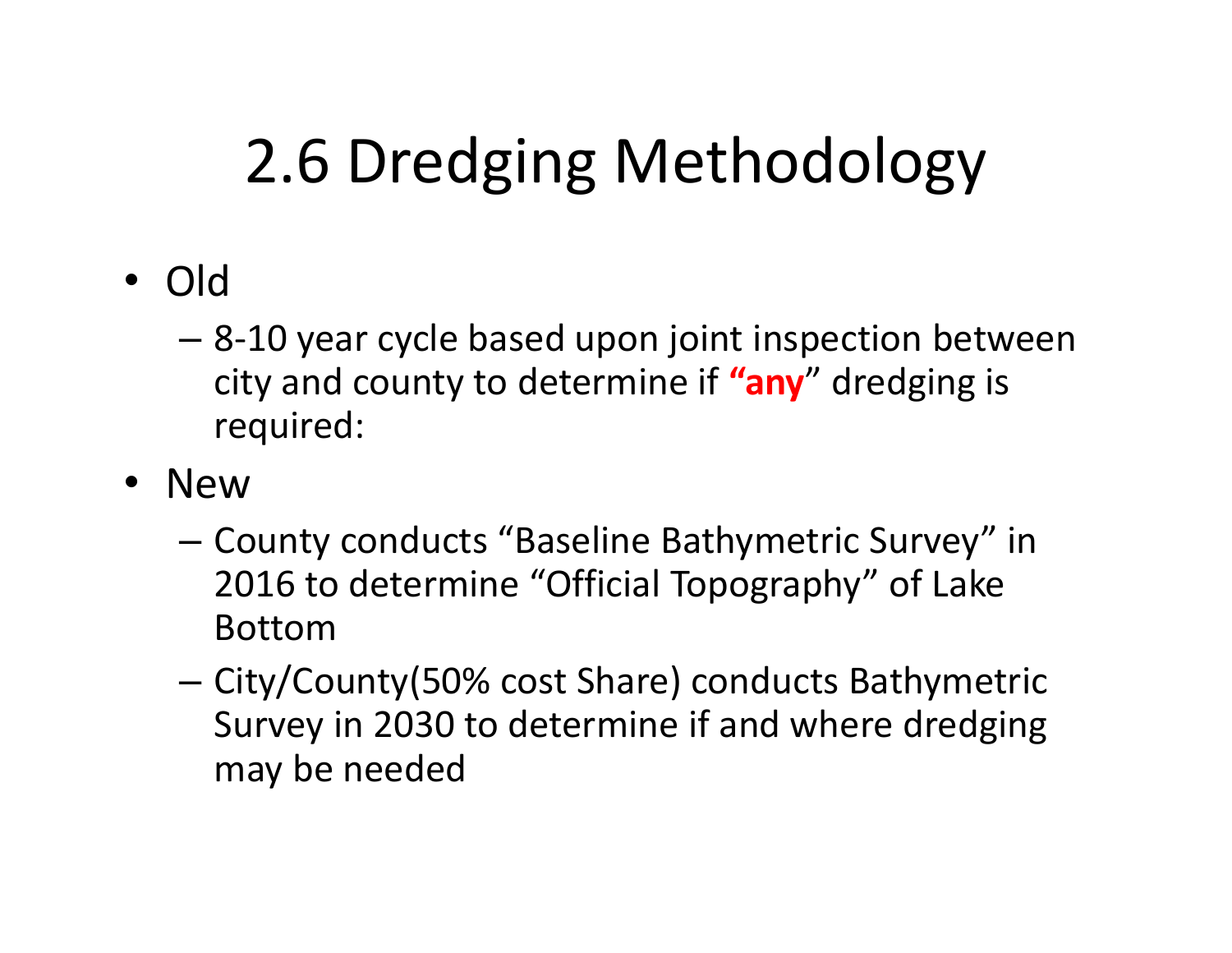### 2.7 Dredging

• City to commence dredging within Zone 1‐ (Exhibit B) within 12 months of Bathymetric Survey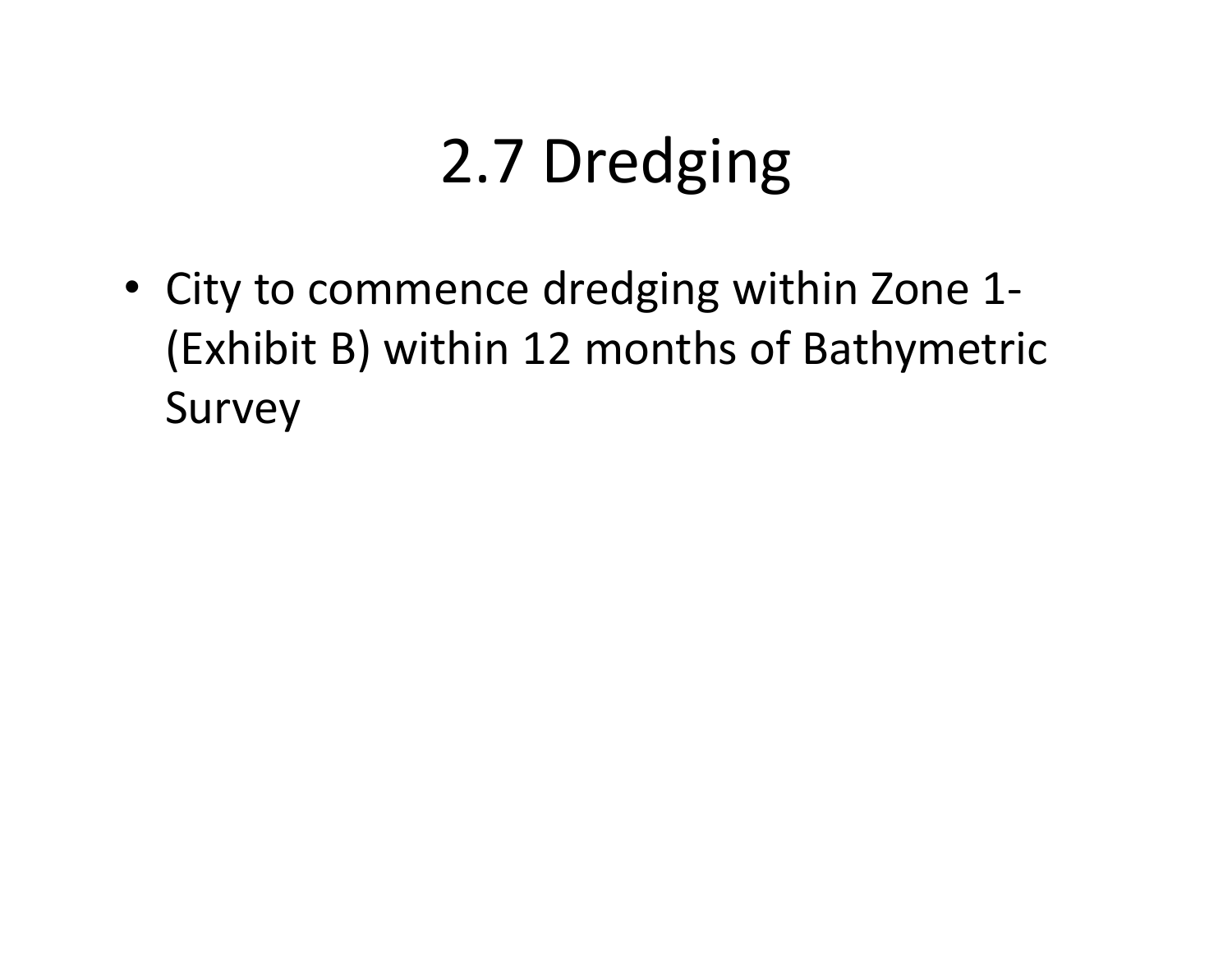### Zone 1

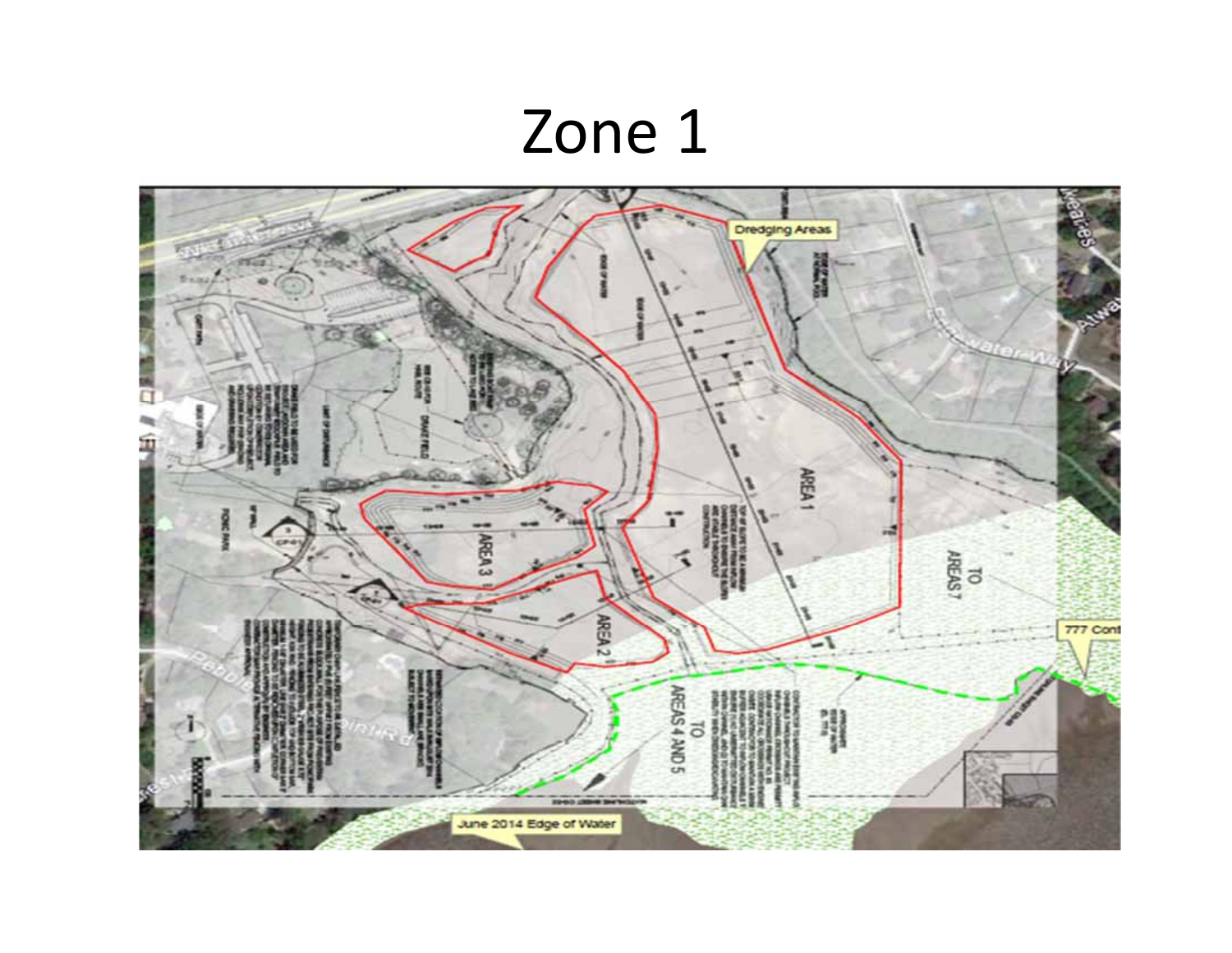### 2.7 Dredging

- Past Dredges
	- – 20,000 <sup>+</sup> or‐ Cubic Yards (.5% Lake Capacity in 2002 Mallet 13 Years ago)
	- – 64,000 Cubic Yards (1.5% Capacity in 2015 understood to be 3X as much as past wet dredging)
	- – 2030 Dredge is anticipated to be less than current with an engineering assumption of 40,000 Cubic Yards
	- – Bathymetric determines amount removed/costs depends on market at time of bid process
	- Includes 10% overage for dredging total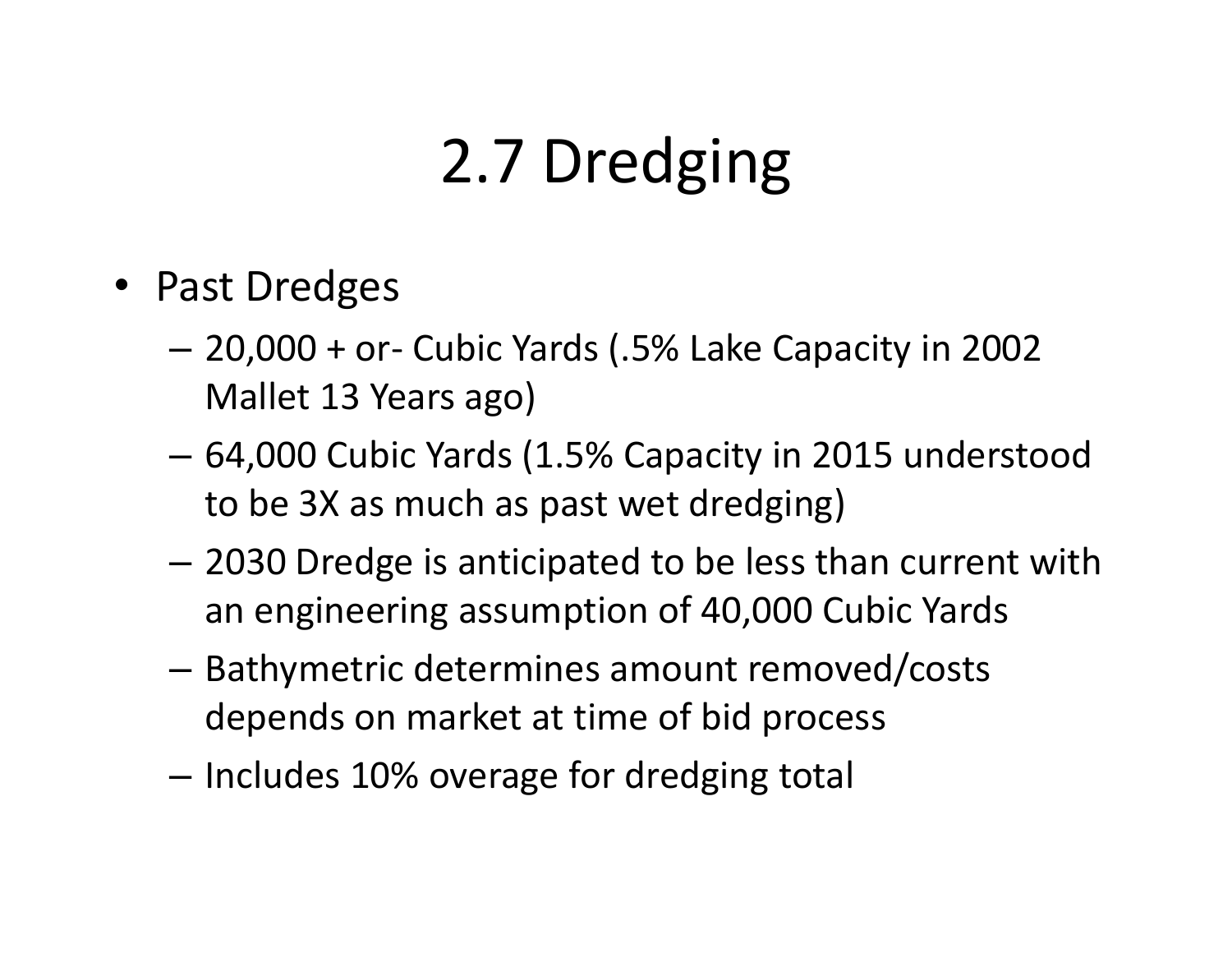### 2.7 Dredging

- 2030 Dredge Calculated Cost \$3,000,000 Assumed Costs (Split 50%/50%) 1,500,000 (City Share)
	- <u>1,000,000 (</u>County Credit) **\$500,000** (City Cost for 2030 Dredging)
	- 50/50 Split on Road Repairs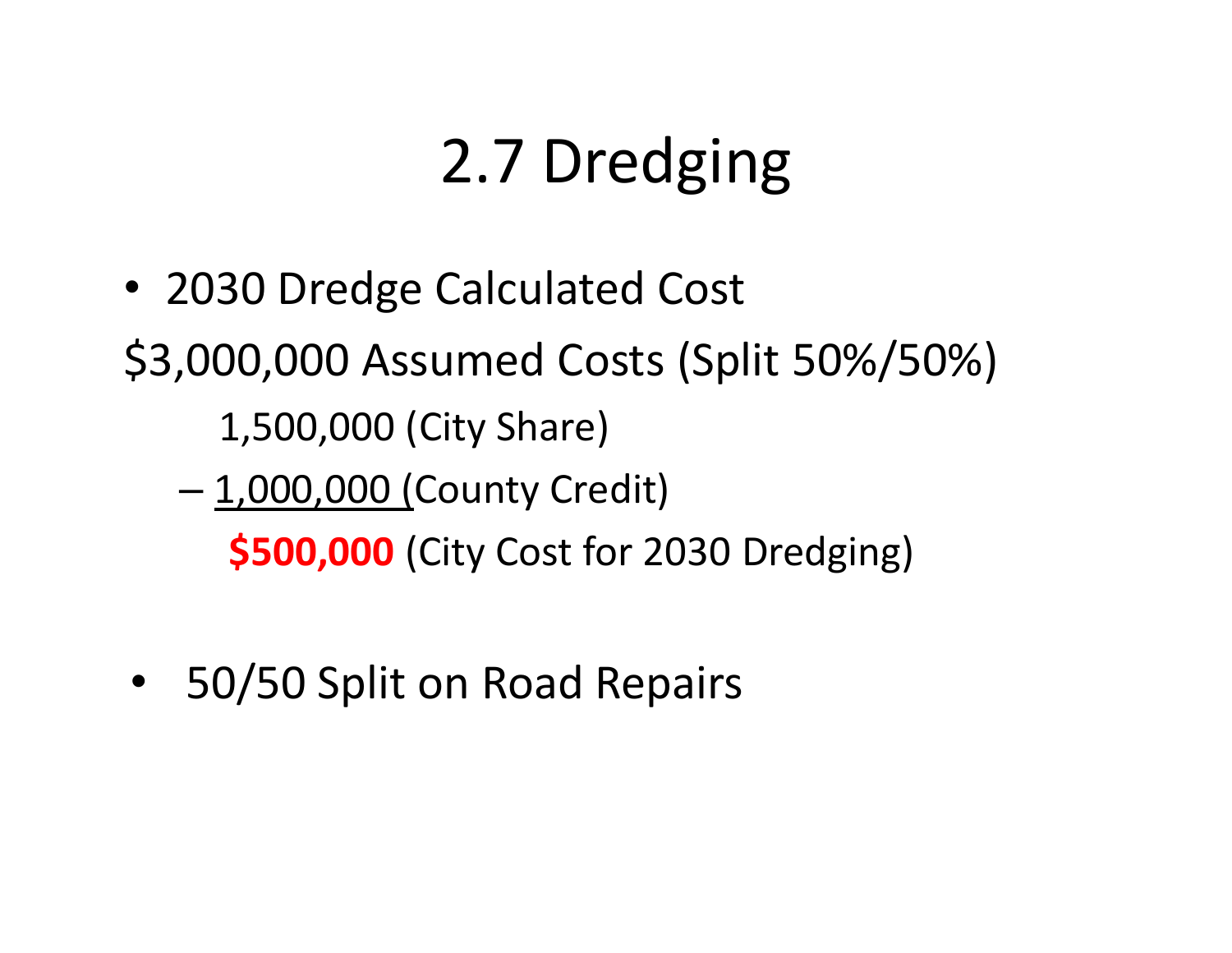### 2.8 Spillway Replacement

- \$2,000,000 County Contribution for Spillway Replacement once City enters into construction contract
- •City to refund \$1,000,000 if not constructed within four(4) years
- • Engaged Schnabel/ISE Engineers to develop work plan to begin construction in September 2017 and complete by Spring 2018 to minimize vegetation growth
- Design modeled on ½ PMP(Probable Maximum Participation of 18" in 24 Hours) Columbia, SC <sup>=</sup> 11.6 " in 24 Hours and was referred to as 1000 year storm.
- **Yes‐ We are planning for the eventual reclassification to Cat. 1**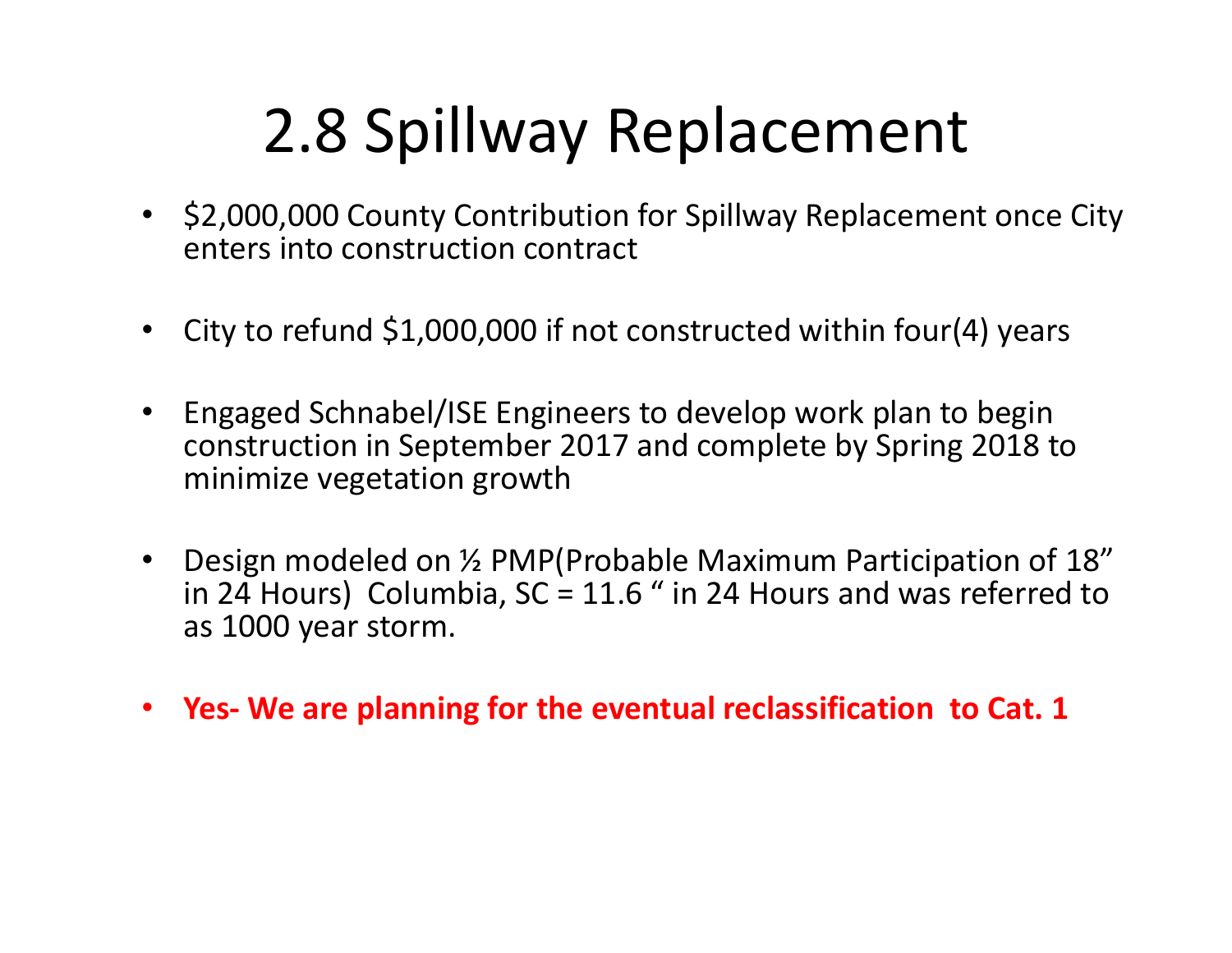### 2.9 Intake Structure

- County can remove intake structure from Lake Peachtree and Install in Lake Kedron
- What If?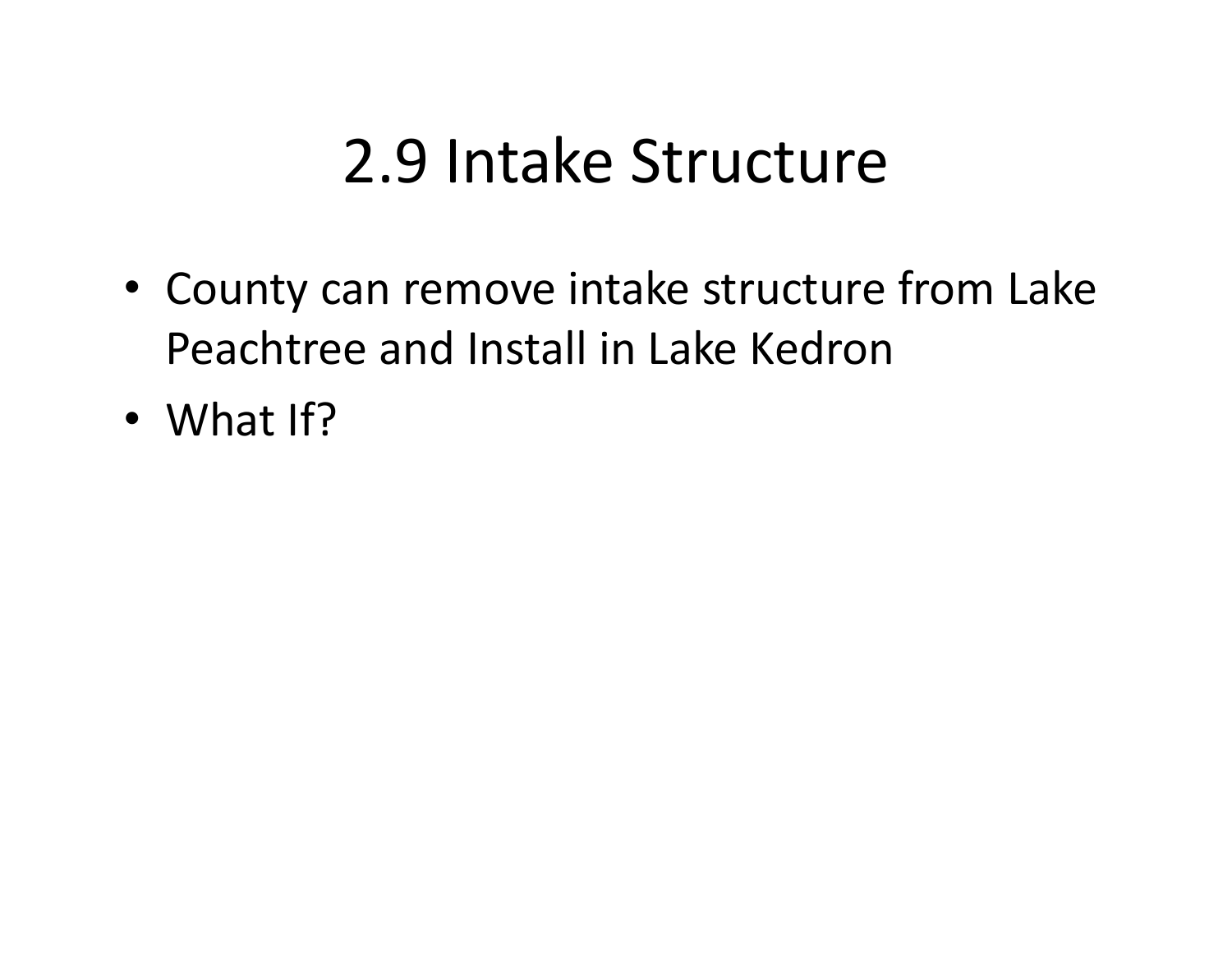### 4.5 Purchase Water System Components

- City can purchase Water System Components excluding Crosstown Water Treatment Plant, The Distribution Plant, and all other components which distributes water to outside the city limits.
- But only if the County has the right to sale based upon Revenue Bond provsions.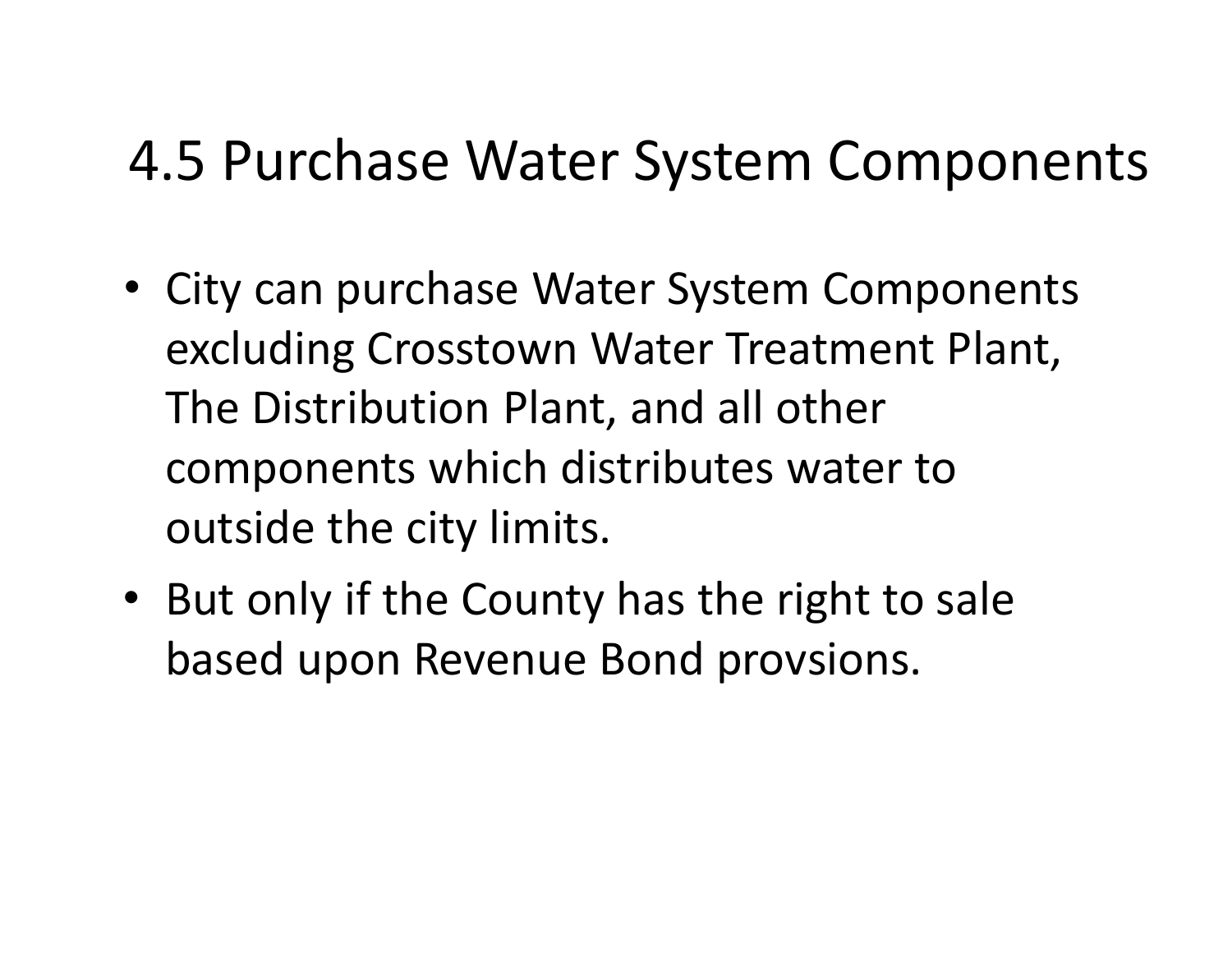### Summary

- After many months and hours of discussion with State Governments, City and County Governments, Engineers, etc.
	- Push out from Executive Sessions for disclosure and public preview.
	- Ratify language in agreement for Fayette County Board of Commissioners Consideration.